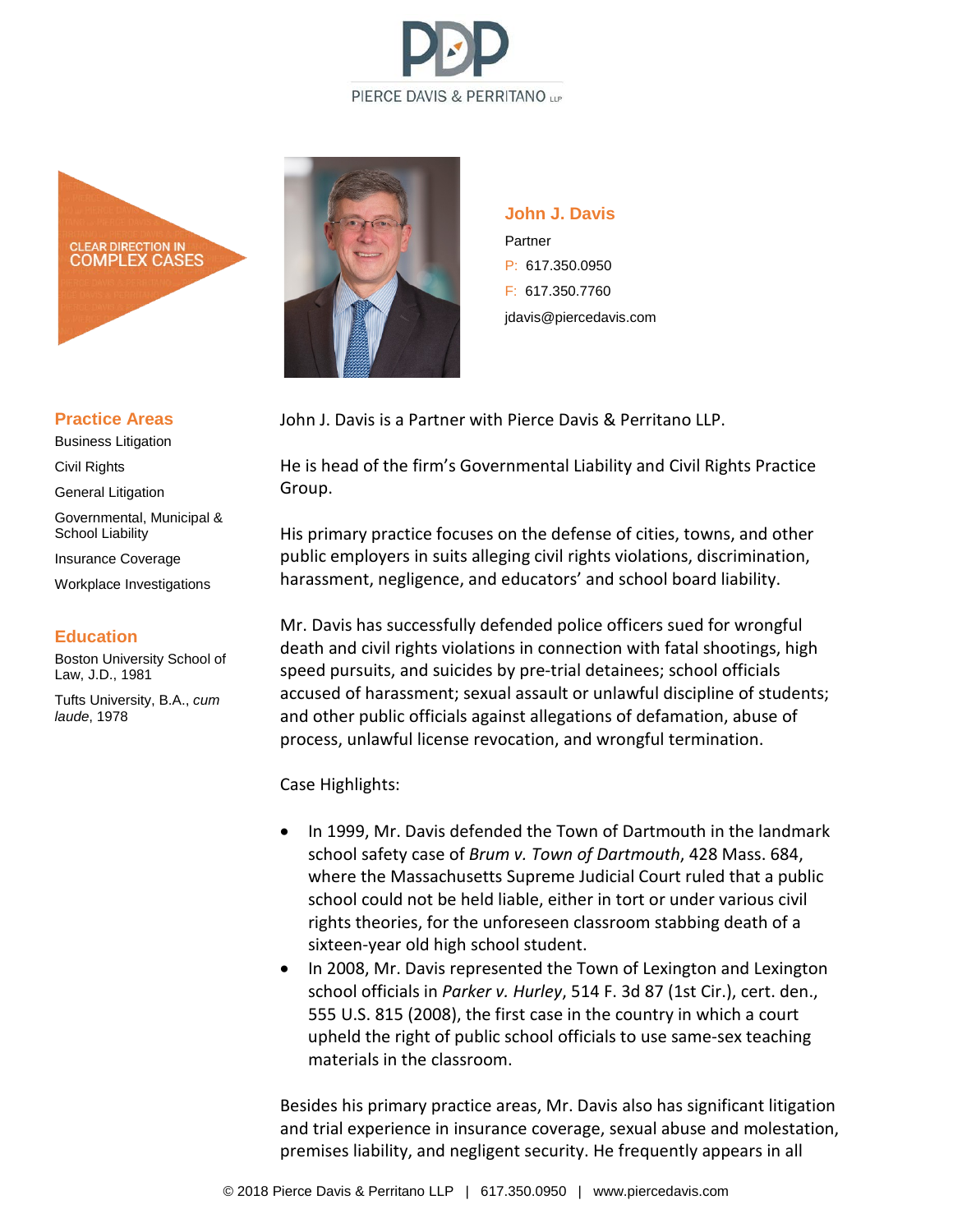

Massachusetts courts, in the United States District Courts, and before the Massachusetts Commission Against Discrimination. Mr. Davis is also licensed to practice law in Rhode Island.

Mr. Davis has been practicing in Boston since 1981. In 1998, he joined in co-founding Pierce Davis & Perritano LLP.

#### **Bar & Court Admissions**

- Commonwealth of Massachusetts
- State of Rhode Island
- U.S. District Court, District of Massachusetts
- U.S. District Court, District of Rhode Island
- U.S. Court of Appeals for the First Circuit
- Supreme Court of the United States

#### **Association Memberships**

- Massachusetts Bar Association
- Rhode Island Bar Association
- Massachusetts Municipal Lawyers Association
- International Municipal Lawyers Association

## **Representative Matters**

- *Comley v. Town of Rowley*, \_\_ F. Supp. 3d \_\_, 2017 WL 4927664 (D. Mass. Oct. 31, 2017)
- *Venkataraman v. Graniteville Woods, LLC, 91 Mass. App. Ct. 1131 (2017)*
- *Loreti v. Tulimieri*, 60 N.E.3d 1197 (Mass. App. Ct. 2016)
- *Najas Realty, LLC v Seekonk Water Dist*., 821 F. 3d 134 (1st Cir. 2016)
- *Lakeland Harbor SPE LLC v. Town of Rockland Rent Control Bd*., 2010 WL 1223602 (D Mass.)
- *Doe v. City of Fitchburg*, 76 Mass. App. Ct. 1106 (2010)
- *Anderson v. City of Gloucester*, 75 Mass. App. Ct. 429, rev. den., 455 Mass. 1105 (2009)
- *Jones v. Maloney*, 74 Mass. App. Ct. 745 (2009)
- *Comley v. Town of Rowley*, 74 Mass. App. Ct. 1122, rev.den., 455 Mass. 1101 (2009)
- *King v. Rivas*, 555 F.3d 14 (1st Cir. 2009)
- *McCarter v. Bi-County Collaborative, Inc.*, 73 Mass. App. Ct. 1115, rev.den., 453 Mass. 1108 (2009)
- *Anzalone v. Town of Middleton*, 73 Mass. App. Ct. 1105 (2008)
- *Parker v. Hurley*, 514 F.3d 87 (1st Cir.), cert. den., 555 U.S. 815 (2008)
- *Martins v. Town of Rockland*, 66 Mass. App. Ct. 1118 (2006)
- *LaSota v. Town of Merrimac*, 65 Mass. App. Ct. 1110 (2005), rev. den., 446 Mass. 1104 (2006)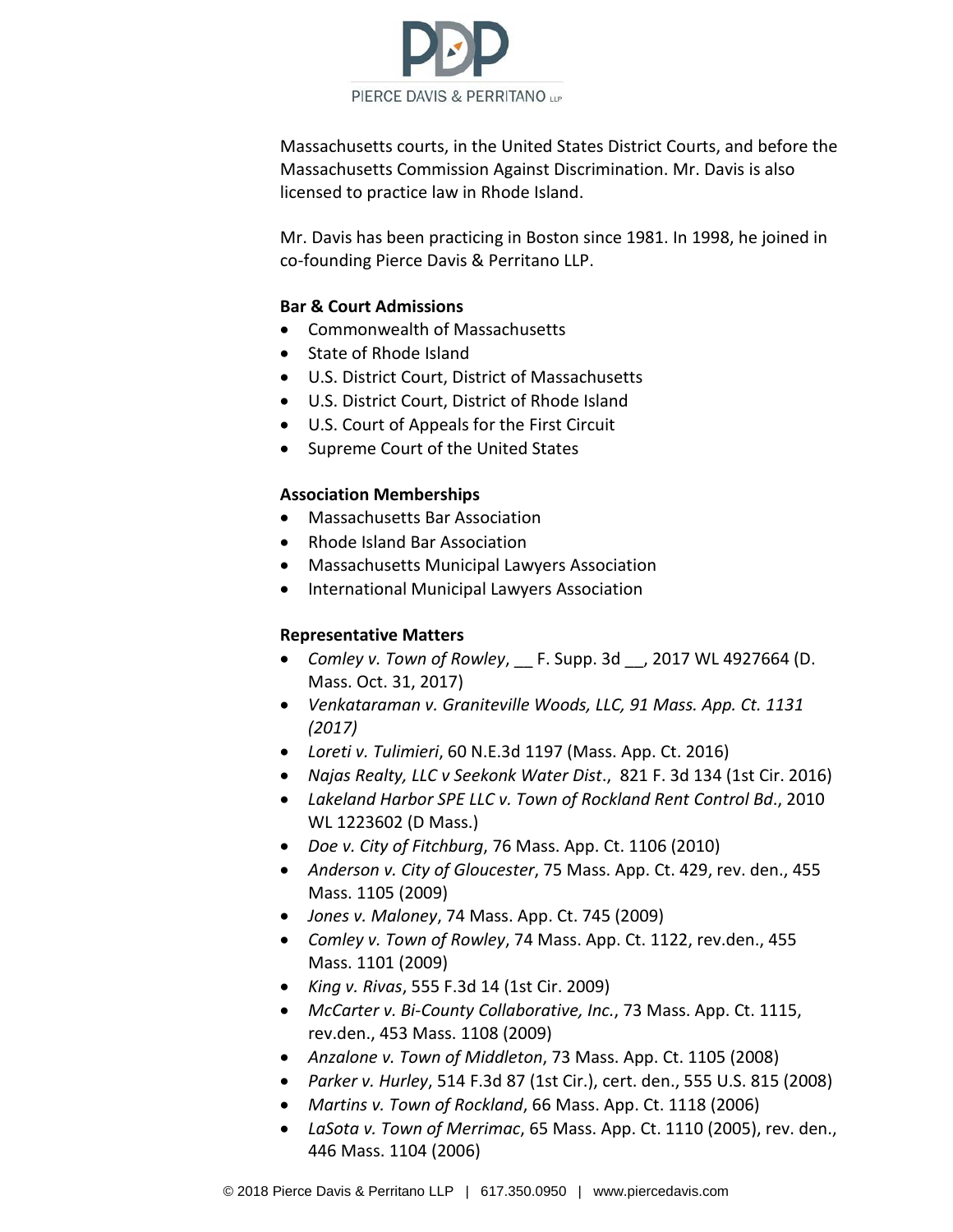

- *Abington Transfer Station, LLC v. Board of Health of Abington*, 64 Mass. App. Ct. 1111 (2005)
- *Carlson v. Town of Ipswich*, 61 Mass. App. Ct. 1112 (2004)
- *Jones v. Town of Sharon*, 58 Mass. App. Ct. 1106 (2003)
- *Demers v. Leominster School Department*, 263 F. Supp. 2d 195 (D. Mass. 2003)
- Serrell v. Franklin County, 47 Mass. App. Ct. 400 (1999)
- *Brum v. Town of Dartmouth*, 428 Mass. 684 (1999)
- *Brayton v. Monson Public Schools*, 950 F. Supp. 33 (D. Mass. 1997)
- *Aubuchon v. Commonwealth*, 933 F. Supp. 90 (D. Mass. 1996)
- *Armstrong v. Lamy*, 938 F. Supp. 1018 (D. Mass. 1996)
- *Canney v. City of Chelsea*, 925 F. Supp. 58 (D. Mass. 1996)
- *Carista v. Berkshire Mutual Ins. Co.*, 394 Mass. 1009 (1985)

## **Awards & Honors**

- Martindale-Hubbell National Law Directory, AV® Preeminent Peer Review Rating
- Selected to *The Best Lawyers in America©* list in Employment Law Management, 2016 – 2019
- Selected to Massachusetts Super Lawyers List, 2017

## **Speaking Engagements**

- 16th Annual MCLE-MMLA Municipal Law Conference, "Hot Topics in Employment Law," Speaker (March 7, 2018)
- National Business Institute's School Law: Social Media and Apps, Cyberbullying, Privacy and Other Technology Issues Seminar, "Cyberbullying and Threats: School Authority and Liability," Speaker (February 2, 2018)
- MIIA Risk Management Booth Municipal Quick Talks at the MMA Annual Meeting and Trade Show, "The Limits of Local Zoning: Protecting Religious and Educational Uses," Speaker (January 19, 2018)
- 2017 SNEAPA Conference, "From Dudley to DC: Religion, Land Use, Planning, and the Courts," Panelist (October 26, 2017)
- 2017 MMLA Annual Meeting & Conference, "Employment Discrimination – Defending the Municipal Client," Speaker (September 15, 2017)
- National Business Institute Conference, "Special Education Law: The Ultimate Guide," Panelist (May 17, 2016)
- 15th Annual MCLE-MMLA Municipal Law Conference, "Hot Topics in Employment Law," Speaker (March 15, 2017)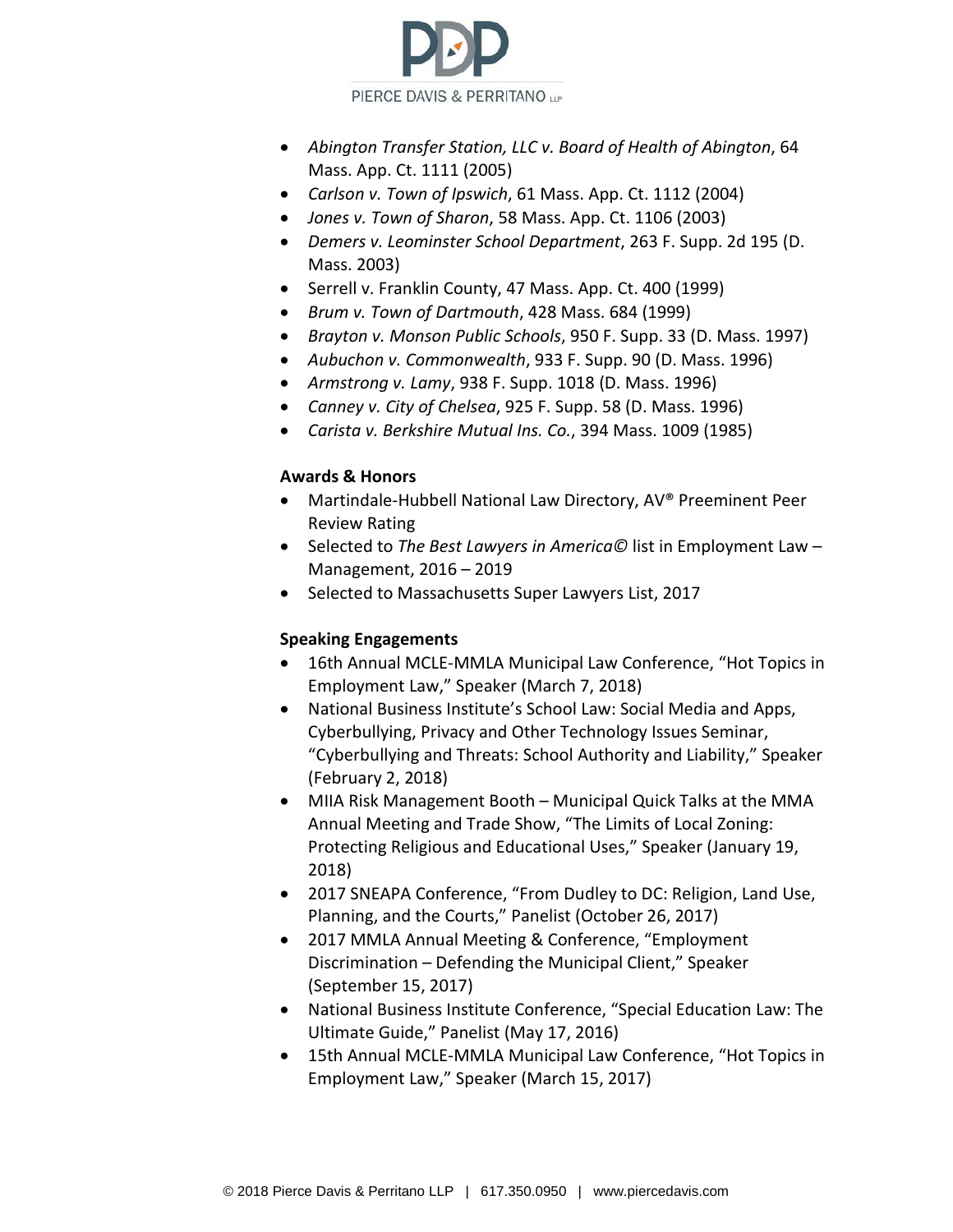

- 2016 Mid-Year Seminar of the International Municipal Lawyers Association, "Issues in Municipal Insurance: Minding the Gaps," Panelist (April 16, 2016)
- 14th Annual MCLE Municipal Law Conference, "Hot Topics in Employment Law," Speaker (March 16, 2016)
- 2015 Mid-Year Seminar of the International Municipal Lawyers Association, "The Ethical Litigator," Panelist (April 27, 2015)
- 13th Annual MCLE Municipal Law Conference, "Hot Topics in Employment Law," Panelist (March 18, 2015)
- MCLE Seminar, "Chapter 258, the Massachusetts Tort Claims Act, Section 10 Immunities and The Recreational Use Statute," Speaker (October 20, 2014)
- 79th Annual Conference of the International Municipal Lawyers Association, "When the Defense is Offered Under a Reservation of Rights," Panelist (September 5, 2014)
- Massachusetts Municipal Lawyers Association Seminar, "Chapter 84: The Public Way Defect Statute and Massachusetts Public Accommodation Statute," Speaker (August 7, 2014)
- National Business Institute Conference, "Disciplining Students with Behavioral Issues," Speaker (June 3, 2014)
- 12th Annual MCLE Municipal Law Conference, "Employment and Labor Law – Hot Topics in the Municipal Field," Speaker (March 12, 2014)
- MCLE Seminar, "Chapter 258, the Massachusetts Tort Claims Act, Section 10 Immunities," Speaker (November 20, 2013)
- Massachusetts Municipal Lawyers Association Law Program, "Wind Turbines: A Case Study," Speaker (August 8, 2013)
- National Business Institute Conference, "Lawfully Managing Student Records Without Violating Privacy Rights," Speaker (June 11, 2013)
- 2013 Mid-Year Seminar of the International Municipal Lawyers Association, "Insurance Coverage for Municipalities and Municipal Officials," Presenter (April 16, 2013)
- 11th Annual MCLE Municipal Law Conference, "Personnel Law," Panelist (March 13, 2013)
- 2013 Annual Conference of the New England Plumbing, Gas & Mechanical Inspectors Association, "Inspectors' Liability," Copresenter (January 22, 2013)